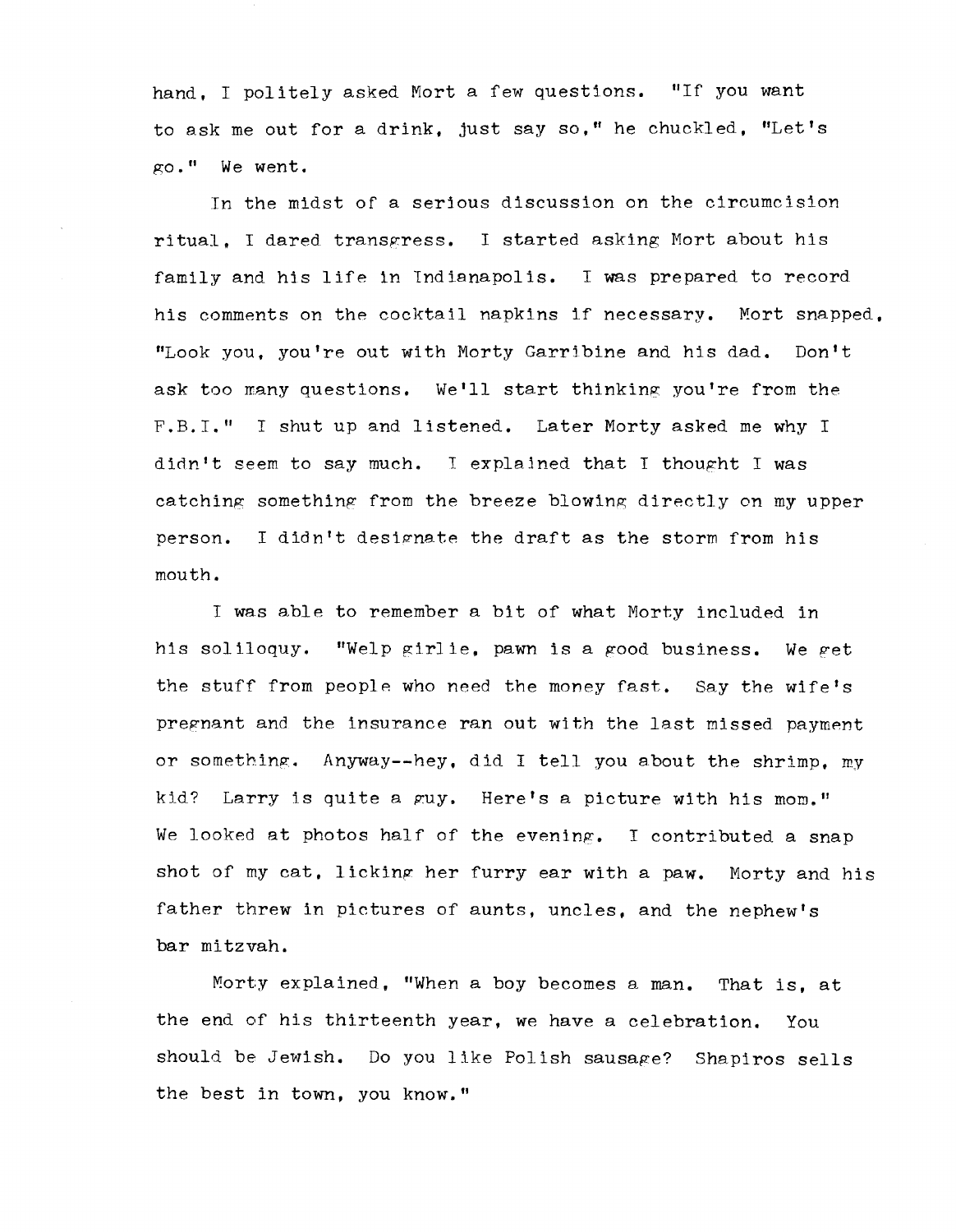My stomach ached from the alcoholic tonic of pine trees. "Morty Garribine." I said finally, "Do you feel mistreated or pressured by people who aren't Jewish."

"Come on. " he started before I had finished. "People is people. they say. Not everybody can be Jewish. God help us all. Some people just weren't cut out for it. Like Jake Q'Henry who comes in the store most every day. He's not the Jewish type. But I like the guy. I like almost everybody. Some people are a little hard to take. sure. But I get along. I've got a beautiful wife, kids, and a great dad--hear that  $Dad$ and a good life. Is that what you want. Drink up."

The handsome man and his father stood up and directed me to follow. As we were leaving, Sam invited me to Morty's house for New Year's day. Morty said he would be most happy to have me come for a visit but his family would be gone. If I robbed the place. he would know who to contact. he said. I told him not to fear. I would bring the stolen goods to his shop for quick cash. Morty and his father exchanged glances and walked away. I thought I understood the productive power of pawn when I left that evening. I knew only a small portion of the whole story.

On January 27. I received a clipping from a friend in Indianapolis. The news article featured a local hock joint that had been temporarily closed for further investigation. Ny eyes shot to the names in the lead, Sam and Mortimor Garribine. It seemed the two had been picked up for receiving stolen property. The question was, were they aware of their receipts? Somehow I know, but I won't say.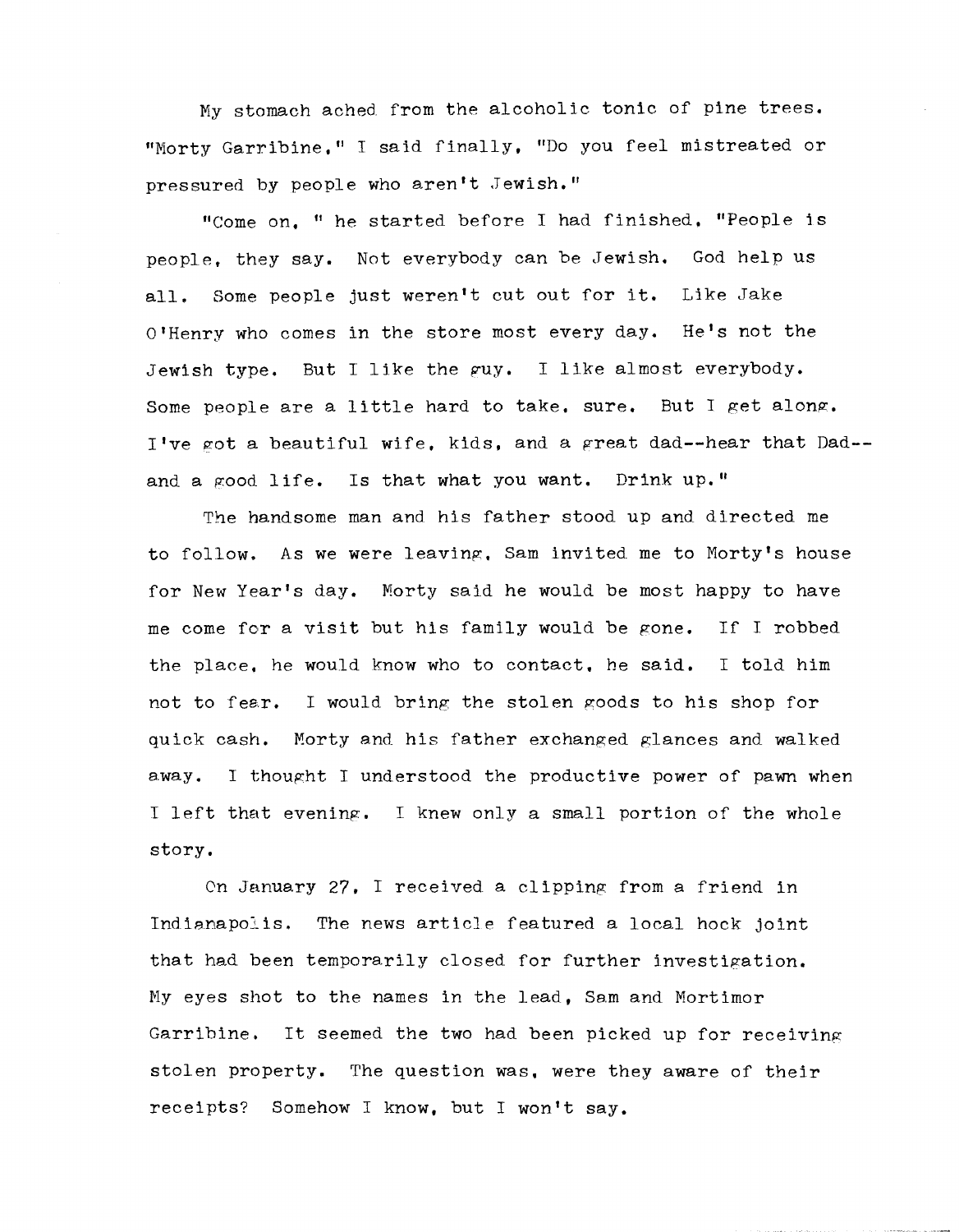Although it is difficult to believe. I did have the opportunity to question Morty briefly on my ten basic inquiries. He mulled over each query, then exploded into endless commentary. I recorded his reactions over the telephone, the only means by which I could limit his love for tangents.

1. WHAT IS GOOD ABOUT THE WORLD TODAY?

"Don't ask me, ask the Trick. He's where the action is! No, seriously thjs world of ours ain't all bad as places  $\kappa$ o. There's a lot to improve but a perfect set is impossible to achieve. People aren't born bad. They just pick up the habit as they go along. My own kids get meaner every day. Picked that up from their old dad, huh? ha ha."

2. WHAT MAKES YOU HAPPY?

"Simple. My wife. The kids. Friends. I got a lot of friends. Not so many wives and kide but  $I^*m$  satisfied. ha ha. Simple things make me happy--like money. ha ha."

3. WHAT'S BAD ABOUT THE WORLD TODAY?

"The business going on television isn't my idea of fun and games. There's murder and rape and all that crap. That's why I turn the news off at night. Somebody's going to dream up a machine that will rub out the earth in one blow. I'm not joking now. Things nre gettin' scary out there. I'm afraid to walk the streets of Indianapolis at night. Some damned long-nosed creep might come up behind me and blow his sauerkraut breath in my face. ha ha."

 $4.$  WHAT SMALL THING HAVE YOU DONE TO MAKE THIS WORLD A BETTER PLACE?

"I take out the trash on Mondays...that's three days before the garbage men even come.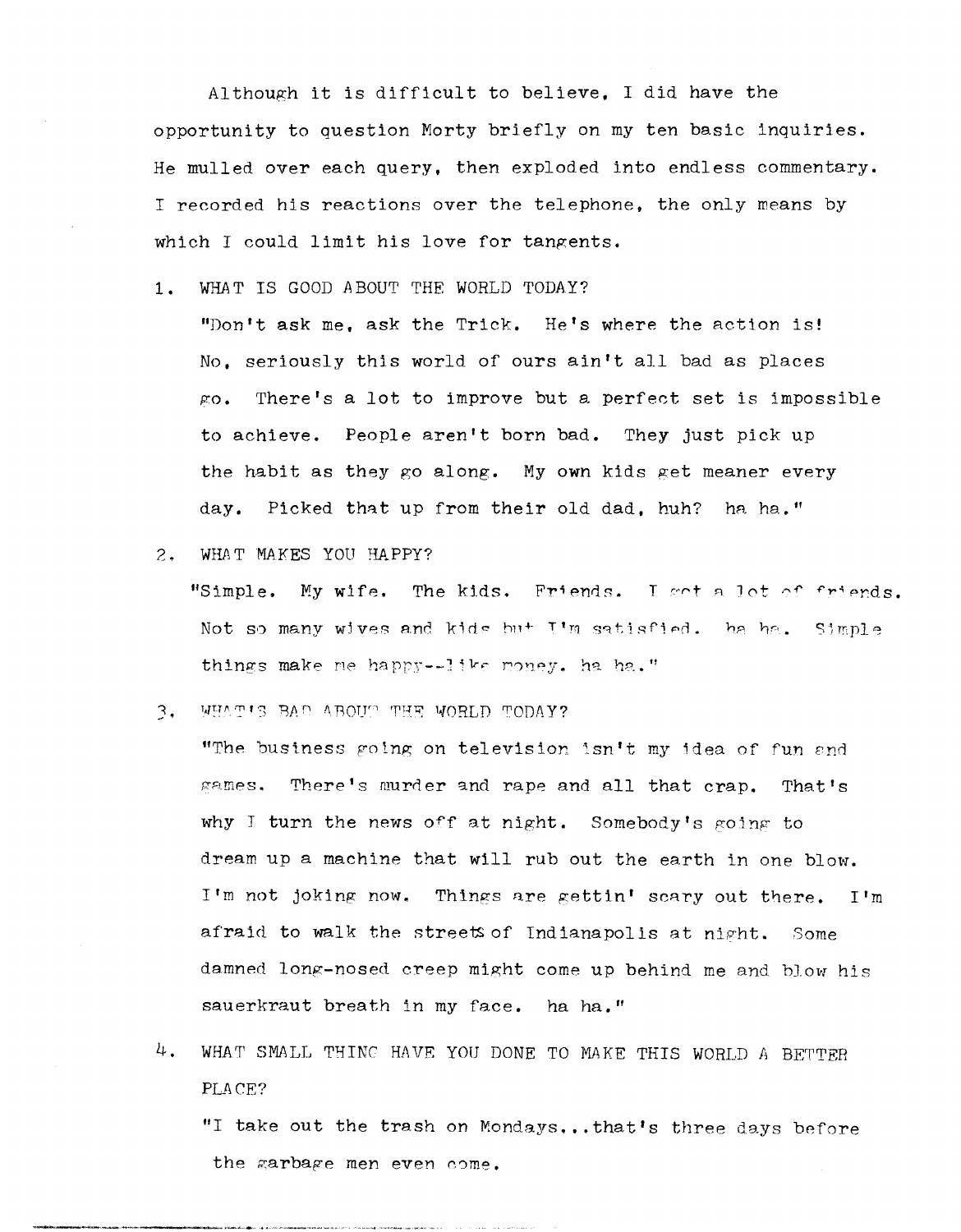I pay my taxes. I don't beat my wife. unless she deserves it. I make people laugh. So laugh. "

5. WHO IS YOUR HERO?

"Mickey Mantle. Mickey Loltch. Mickey Mouse. I like a lot of people, you know that. Sometimes I'm my own hero when  $I'm$  feeling good and I just made a big deal. I admire George Washington. Not the President. that guy that comes in with the colors TV's. He's a Zenith man. ha ha."

- 6. IS THE WORLD DOING ENOUGH FOR YOU? "You mean this? O.K. I'll play your silly game. Hey, how's your meter workin'? The world gave me health and a home and happiness. So there. You got all that? I've been turned a good hand, I think."
- *7.* ARE YOU DOING ENOUGH FOR THE WORLD?

"By the look of my taxes this year. I do more than enough. If I knew what more I could do. I'd try. Maybe shine the Trick's shoes? I keep out of people's ways. That's one hell of a favor. I do good in the business. 1 make people happy both ways."

8. IF YOU WERE TO TRAVEL BACK IN TIME, WHAT WARNING WOULD YOU HAVE FOR THE PEOPLE BEFORE YOU? "A Jewish pilgrim-prophet. Cute idea. I'd say, look let's elean it UD. The air is getting bad, smog is getting in people's eyes and noses and dirtin' up their nice clean duds. Pollution measures are important now. Maybe if the guys before us had thought ahead. We would be enjoying a cleaner atmosphere today."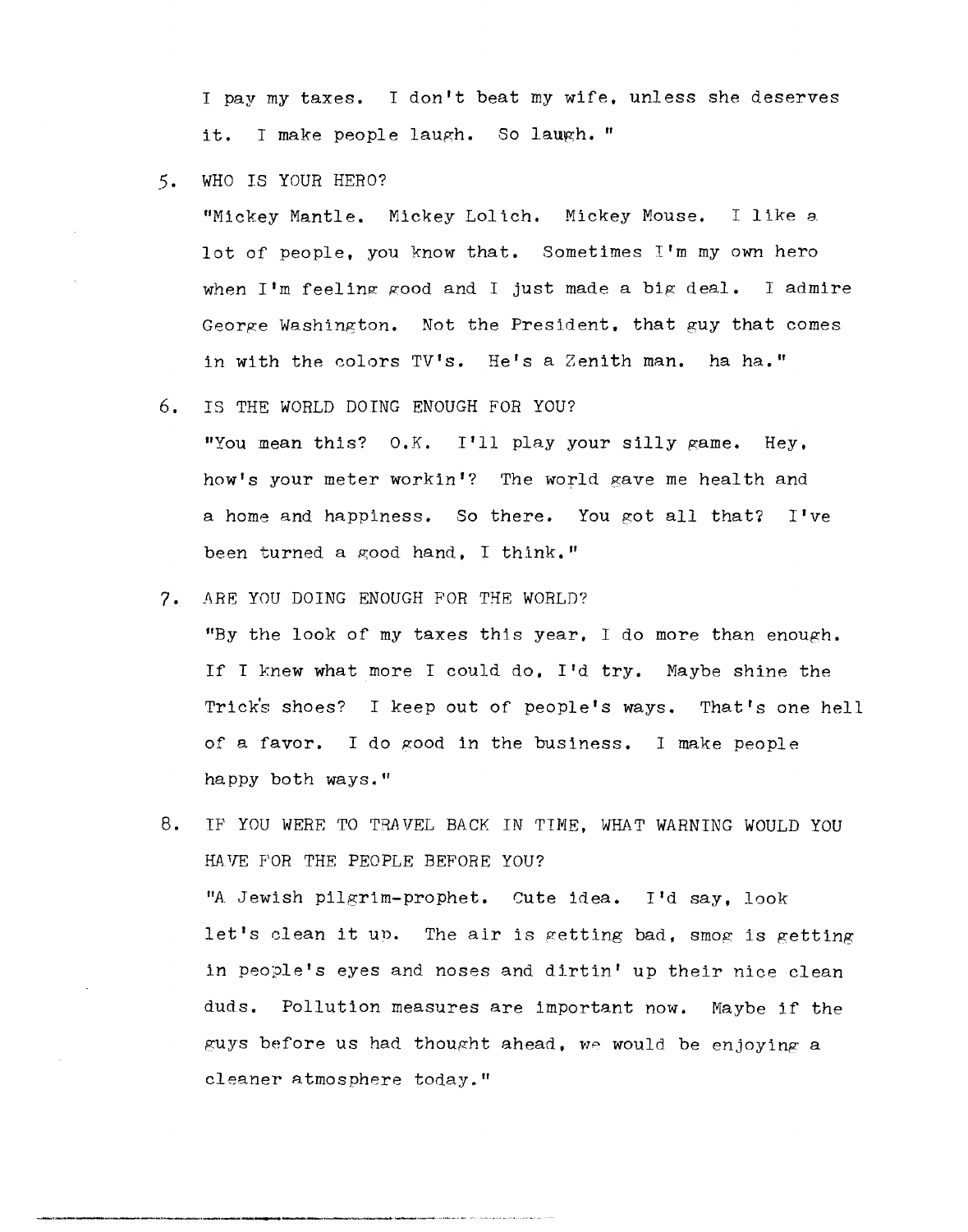9. SUPPOSE BEINGS FROM ANOTHER PLANET VISITED YOU AND WISHED TO KNOW OF LIFE ON EARTH. HOW WOULD YOU SUMMARIZE THE GOOD, THE BAD, AND THE UGLY OF YOUR WORLD? "The value system. You're bad because you're Black or White or a Jew. You're not a man if you haven't got one leg or one arm and an eye. You're not whole. You don't meet the requirements for a complete person. I see men come into the shop every day who have had one problem or another. Some of them are missing vital parts. That is the truth. I have blind men, deaf guys, guys with one hand and four fingers. I get 'em all. They're o.k. We don't need to ask any more, 'Are you prejudiced?' Why don't we just ask. 'How many Black men do you hate? or How many Jews aren't good enough? How much dirt have you kicked in the faces of your own folks?' I'd send those Martians back home to start making their own mistakes. Earth might be a great training ground for doing the right thing wrong or versa vica. Maybe on Mars or Venus or Pluto everyone is the same--a bunch of weird little purple dudes with pink pointed heads and twelve toes. That may just be ugly to us beeause we're used to what we see in our own home or our own towns. Maybe if everyone looked the same for a while, we'd start hearing less about racial equality. How the hell can you say your purple. pink pointed head neighbor is an ugly S.O.B. when you look exactly the same? We'd soon start laughing at our neighbors and realize we were laughing at ourselves. That's the way it is now if anybody'd care to notice."

\_\_\_\_ , \_,~\_"".\_""",,\_,,< \_\_ ,~ \_.-..-..... >.-.~~r' ~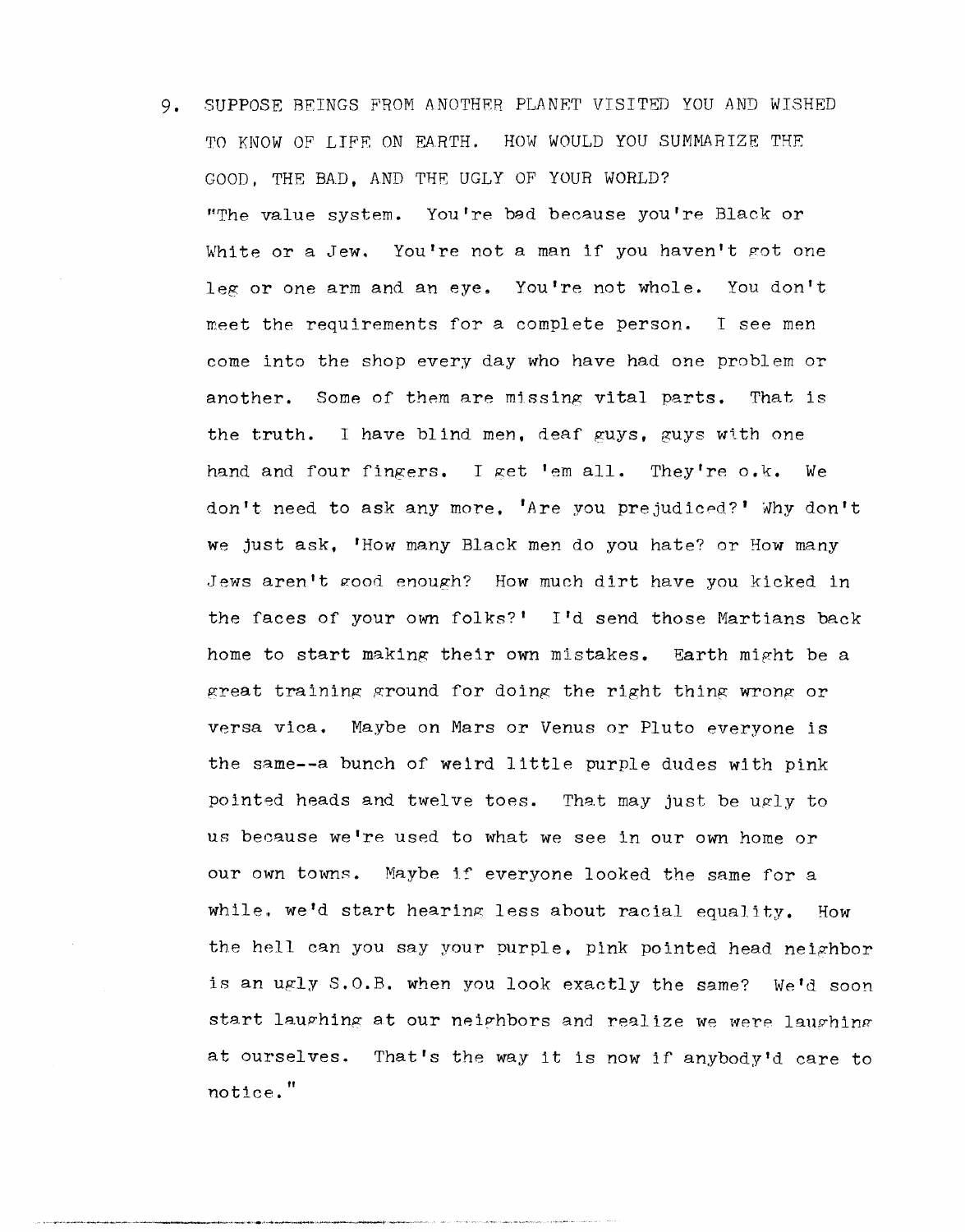## 10. WHAT IS LIFE?

"A bowl of cherries. A bed of roses. A pawn shop full of goodies. Life is living every single day until you die. I mean really getting down to the brass tacks of having a good time and doing the right thing. Doin' your own thing, I hear. That takes a lot of guts and not too many people really live each day like they could. Imagine you're goin' die tomorrow. Things would change so fast. That last day of life would be so short, so damned short. I think about that a lot. That's why I try living each day to the fullest. Just get out there and knock 'em over, man. Live. That's the key to life. Live."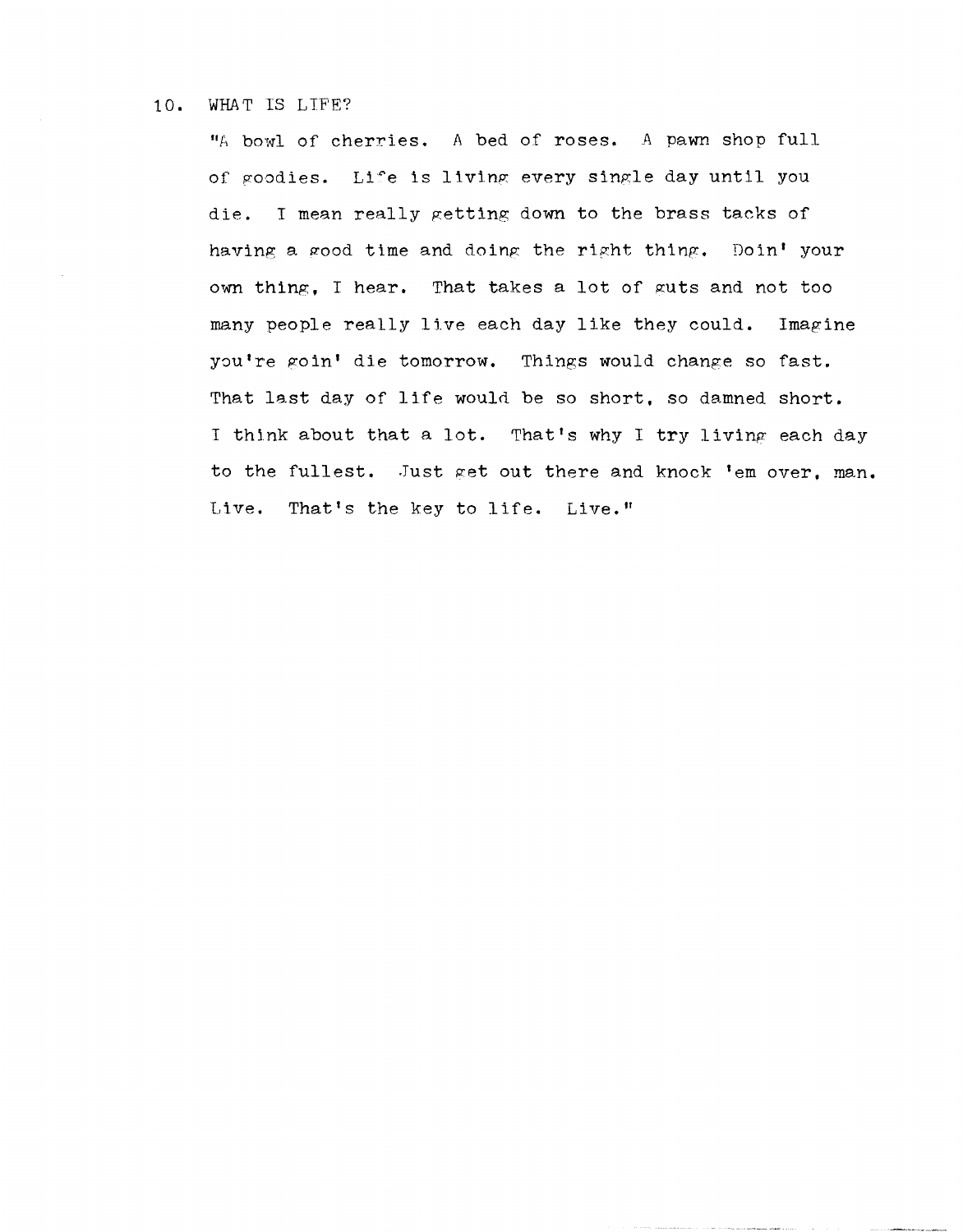GEORGE GENTILE

 $\sim$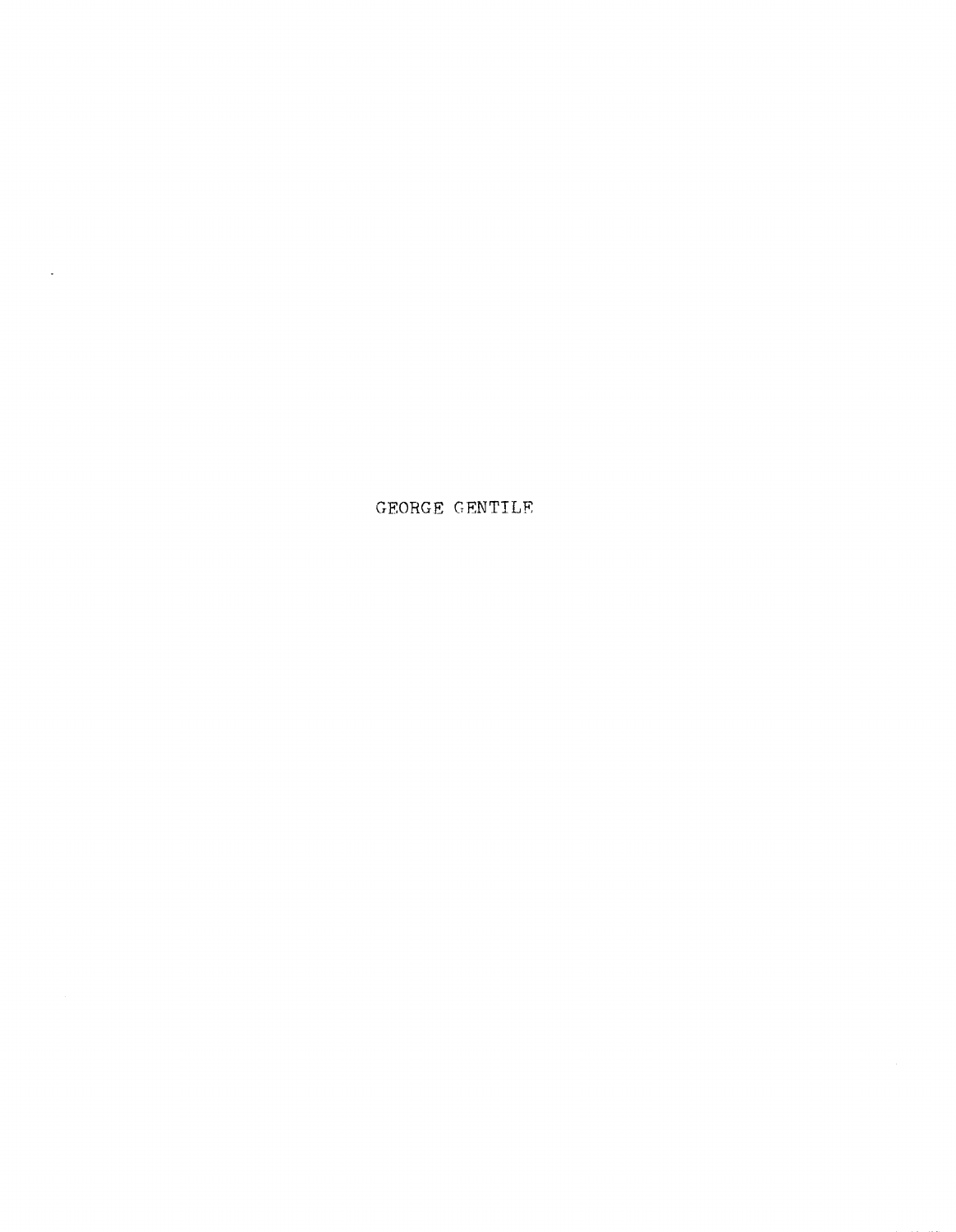I never expected to meet a man I would love in a retirement village. My image of a retreat for the elderly had long consisted of one dorm-like structure featuring endless euchre hands and a special hour devoted to sipping warm Serutan. The souls within the isolated haven appeared to me in nightmares as wrinkling, shrinking, barely breathing bodies begging God for one less hour of life. I had no desire to share the misery of the elderly.

However, as duties were distributed for the summer of 1972, I discovered that I had drawn the responsibility of working days, babysitting nights, traveling weekends and accompanying my less-than-aged parents to sunny Mid Florida Lakes retirement village. This mobile home hamlet prospered in tiny Leesburg, Florida--a site. I was certain, designed to rob unsuspecting folks from their bank accounts with promises of a retirement Shangri-La. I went along as a self-appointed body guard and executive decision maker.

Many months following my negative first thoughts, I decided that Mid Florida Lakes was a dream. and one I knew would come equipped with a happy ending.

It was in this tropical paradise that I met George Gentile. Emma Anzslovar and her husband Jack Anzslovar, a threesome who amassed 217 years of life between them but who could have  $en$ amoured a troll with their wise adolescence.

George Gentile is a man whose name I shall never be able to say with just two words. He demands explanatjon.

It is evident still that George was once a comely cuss.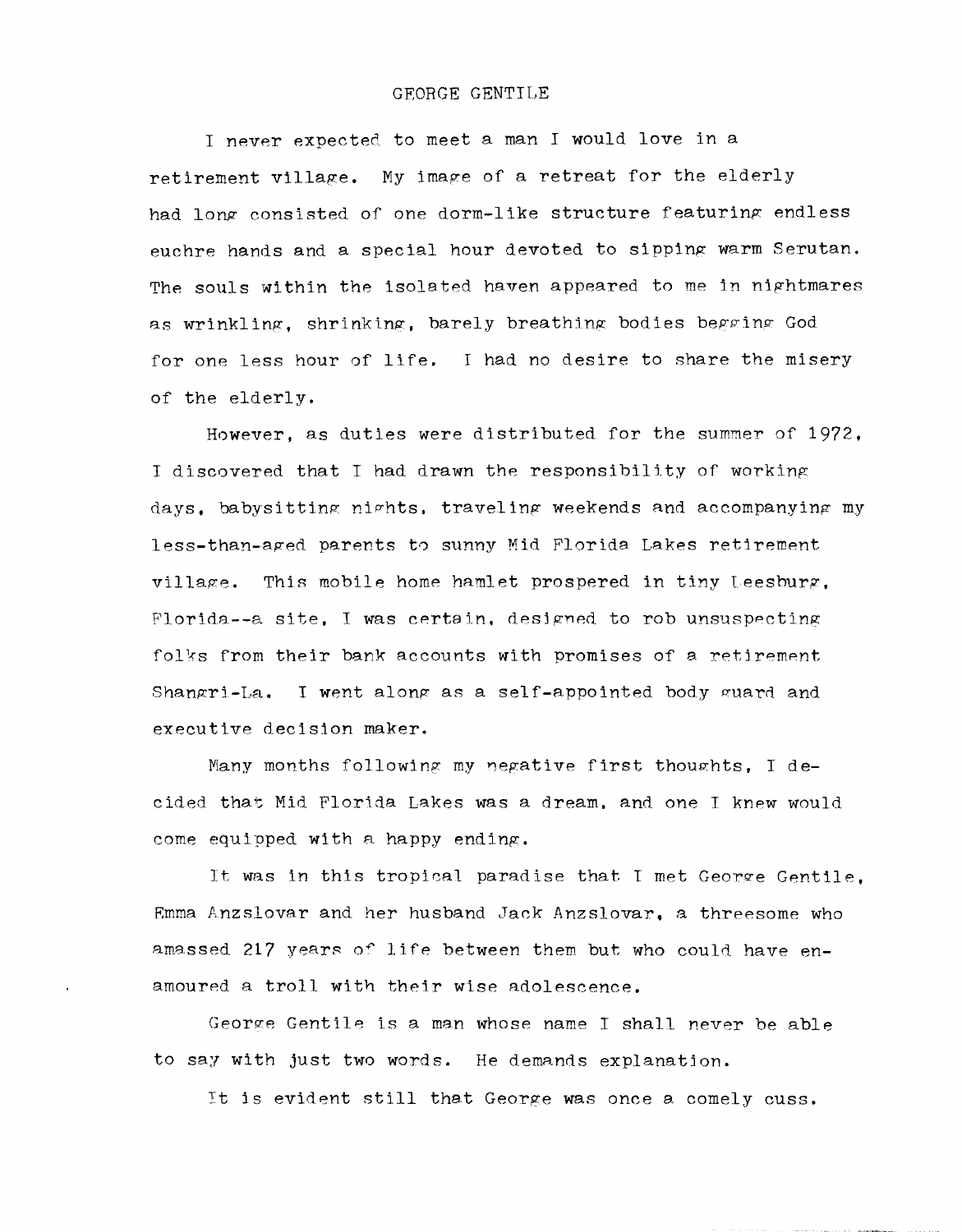He possesses the prominent nose of what he calls a "healthy Jew." His skin is taut and tan; his hair is a beautiful snowy cap. He walks like a Hollywood gangster. carefully calculating each step as if the cameras were catching him in the act. It has been more than three decades since George Gentile operated a squash racket in Brooklyn, New York, but he is as physically fit at age seventy-five as a young tennis instructor. His muscles flex with an impressive firmness when he demonstrates the techniques he mastered as a professional masseur in New York City for fortythree years. George is currently works part time in an athletic club in Brooklyn. Remembering is his full time occupation.

I was only with George Gentile for three days in Leesburg but I am certain I saw him pluck the same crumbling photo from his fine leather billfold at least twenty times •. He called the lady in the picture "my darling Annie Marie" and he always wiped away a tear when he said it. His wife had passed away in 1970; two years later on a summer day I could never forget he told me that if he was the one chosen to keep her memory alive, he could never die. He said it as if to offer the memory to me for keeping. It was then that I began to love that silly old man with the proud and polished stride.

## \*\*\*\*\*\*\*\*\*\*\*\*\*\*\*\*\*\*

Although I was the sole representative of a younger generation in the retirement villa, I honestly cannot recall a more envigorating and enlightening experience. On the first day of our visit, George and sister Emma, a lean but lovely lady. joined me--an oddity by age--in a German beer fest. We all admitted our distaste for beer as if confessing: before the crime.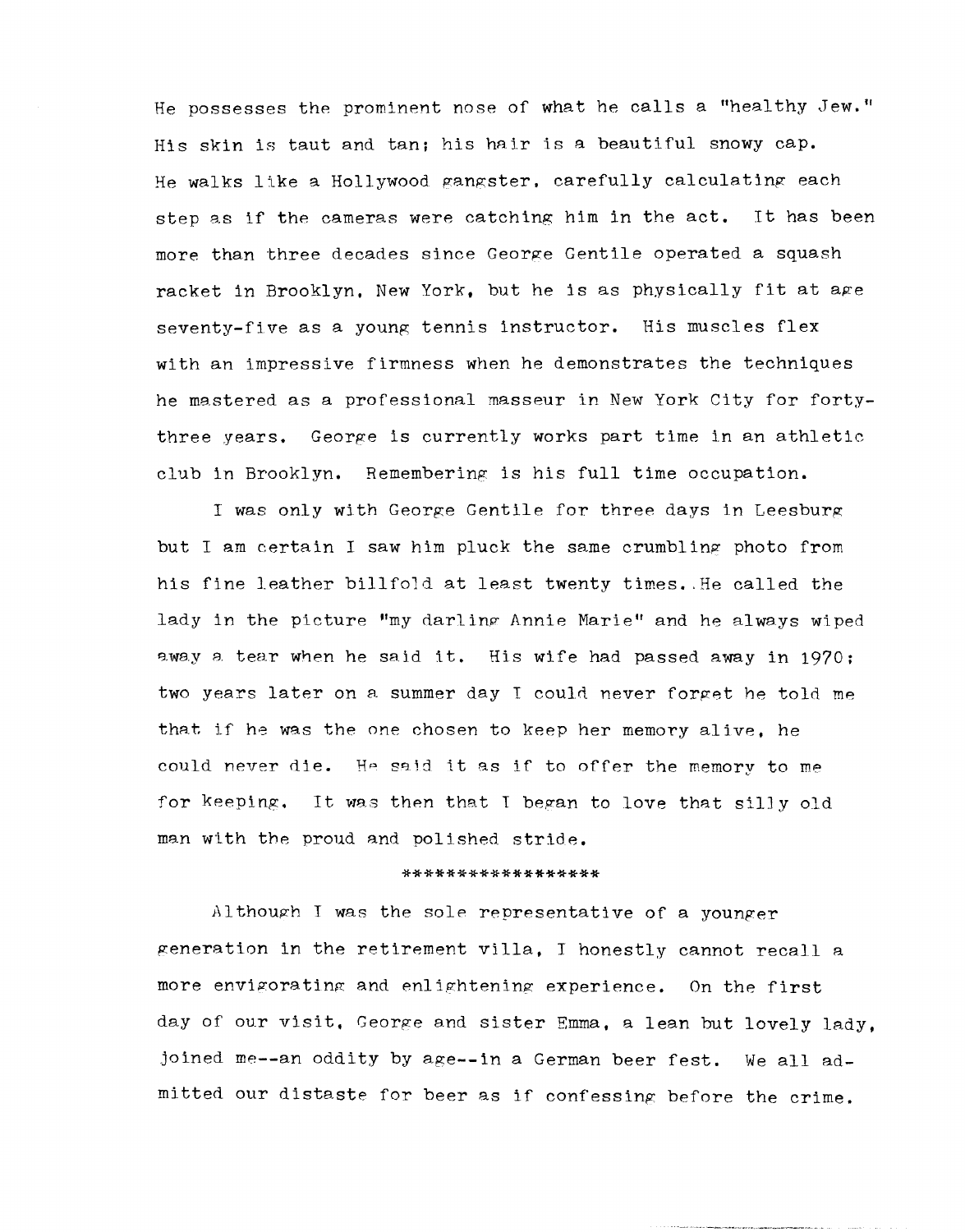Three hours and thirty beers later, we were all singing and dancing like children at their first birthday party. We disrupted a bingo game and threw a shoe to the resident crocodile who craved marshmallows. I told George and the Anzslovars they were beautiful people. George said my eyes sparkled like broken glass in front of a headlight on the freeway. I read poetry aloud: George recited a stanza from William Wordsworth striking work, Ode to the Intimations of Immortality. He muttered softly wh11e forming the words on a tongue obviously thickened to the point of near muteness.

George said, "What though the radiance which was once so bright be now forever taken from my sight--though nothing can bring back the hour of splendour in the grass. glory in the flower, we must grieve not--rather find strength in what remains behind."

Jack told me that George Gentile has put a sign outside his apartment door for many Christmas's. The sign always reads. "Happy Birthday Jesus. That hes been his only decoration since he stored the boxes of tinsel away after his wife's last holiday.

The four of us guzzled orange juice and discussed the Florida Kennel Club over black coffee. Jack Anzslovar, a Clark Gable lookalike, described his debts to the dog track while George licked his right index finger and slapped it into his opened palm. The gesture became ritual and sometime between midnight and morning he began a history of the motion. I learned that during the years as a masseur, George and his fellow "fingermen" ( a title, he said, bestowed by members of the Mafia) silently informed each other of a customer's tipping potential by either pulling the left ear lobe or slapping the right index finger in one's palm.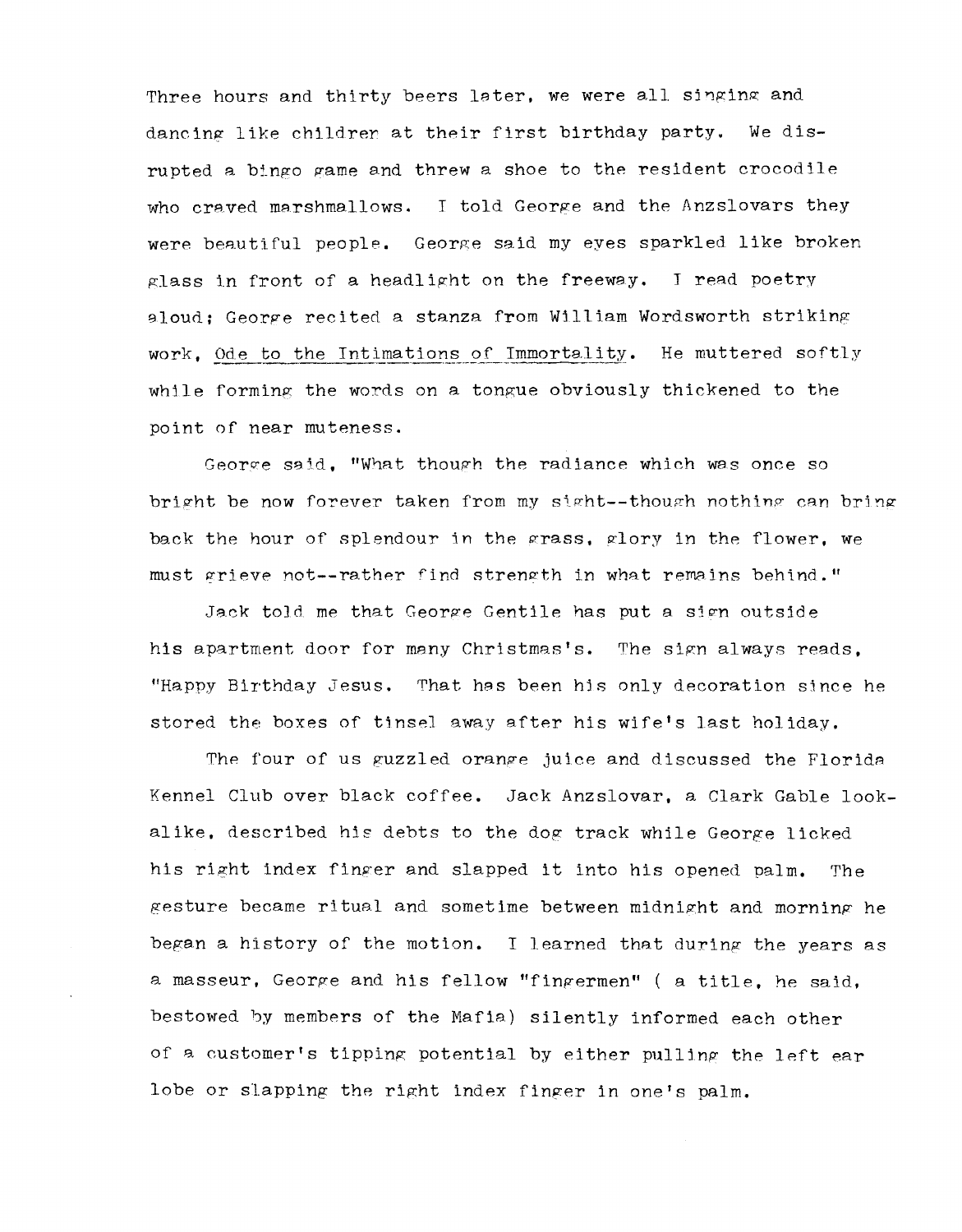The latter signal indicated a promise in the pocket. Out of the business, George used the sign as an inaudible "good" or  $"yes."$ 

## \*\*\*\*\*\*\*\*\*\*\*\*\*\*\*\*\*\*\*

Seven days before Christmas of 1972, I received a phone call from New York. "Hello Sweetheart" roared the voice. I paused and the screeched like an astonished hoot owl, "George! George! It's really you!" Following my terribly original greeting. I proceeded to spill six months news on my Eastern chum. I explained details already outlined in letters.  $\top$ rambled. I exclaimed. Then I started my round of questions. But no one was there to answer. The line was dead.

Three days later George called from a hospital bed to tell me that his heart had been misbehaving. He said, "They tell me my machinery is running down. I told 'em to go bug some old man, that I'd just had a tune-up some 10,000 miles ago." Then J heard him gulp and whisper, "Will you remember old George always?" Promise. He could not see as I slapped my right index finger into an opened palm.

A week following our telephone conversation, I received a letter. It was scribbled but not entirely illetaible. I found an old familiar phrase amidst the pleasantries, "Linda, you're a knockout." I saw the little Jewish man in my mind, racing me to the swimming pool and winning.

If I never learn what has become of George Gentile, I will not grieve for the worst. I will remember him always... and what he left behind.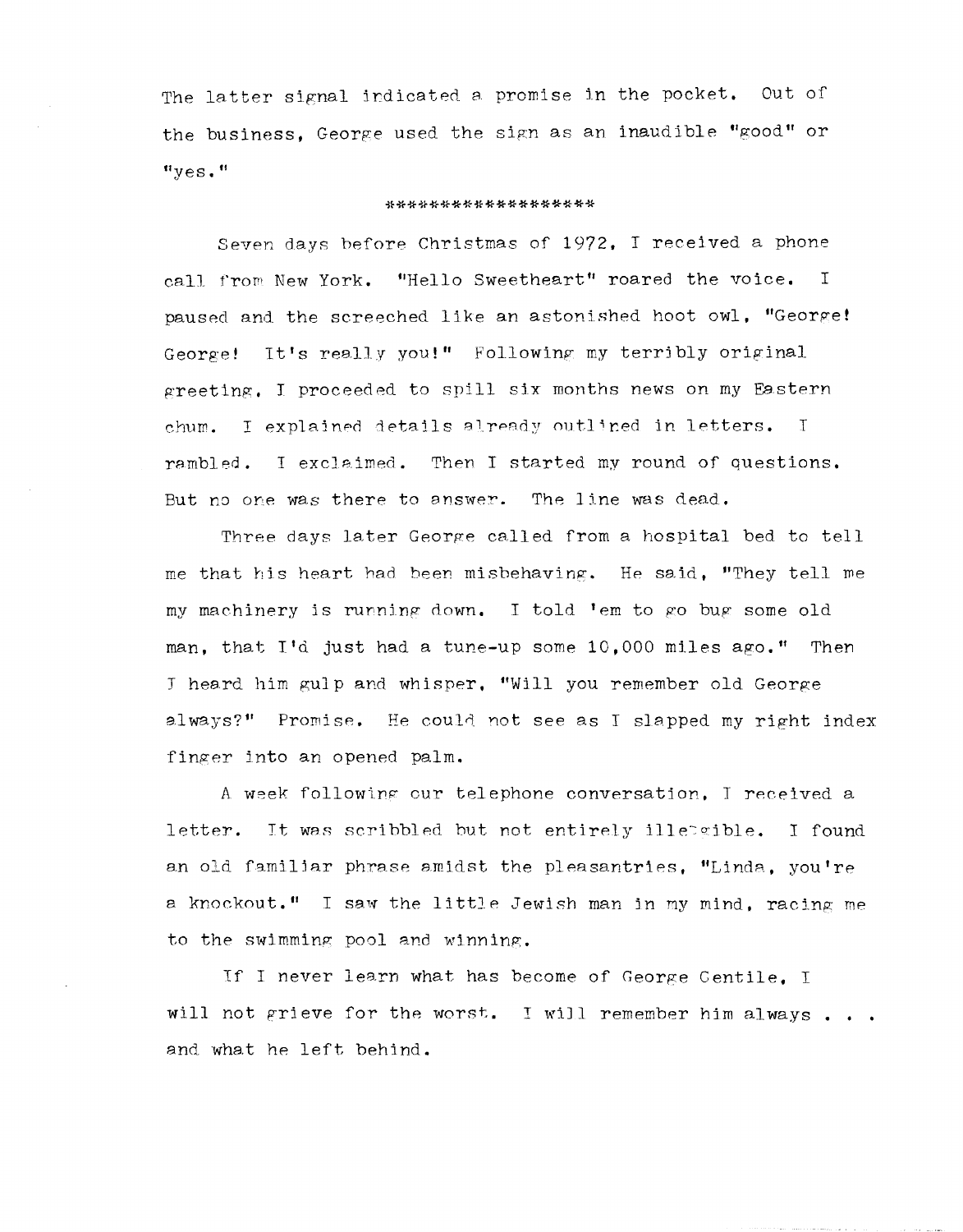## THE EYES HAVE IT

Lucy Billie. Ben and Beatrice Strauss. The Strauss Donitta James. Will and Beth Henson. Morty John springers. Garribine. Pat Moodley. Emma and Jack Anzslovar and a little Jewish man named George Gentile. Names without faces to the man who sees them only as letter combinations on paper; excerpts from a telephone directory of names and addresses that cannot smile, frown, or respond until personal contact is made.

But to one who has looked and seen; to one who has listened and heard; to one fortunate enough to touch even the fringes of their minds and souls, these names represent life itself.

An endeavor in the art of New Journalism seems to hold the rare opportunity for an ethical role playing, outside the analyst's leather couch. From my experiences with even these few characters of whom I write. I have developed a need, a concern, a fresh fascination for the individual.

I have vowed to never again be guilty of by-passing a chance for a warm human contact. Perhaps when I allow my eyes to open wide. I might see fully for the first time.

\*\*\*\*\*\*\*\*\*\*\*\*\*\*\*\*\*\*\*\*\*